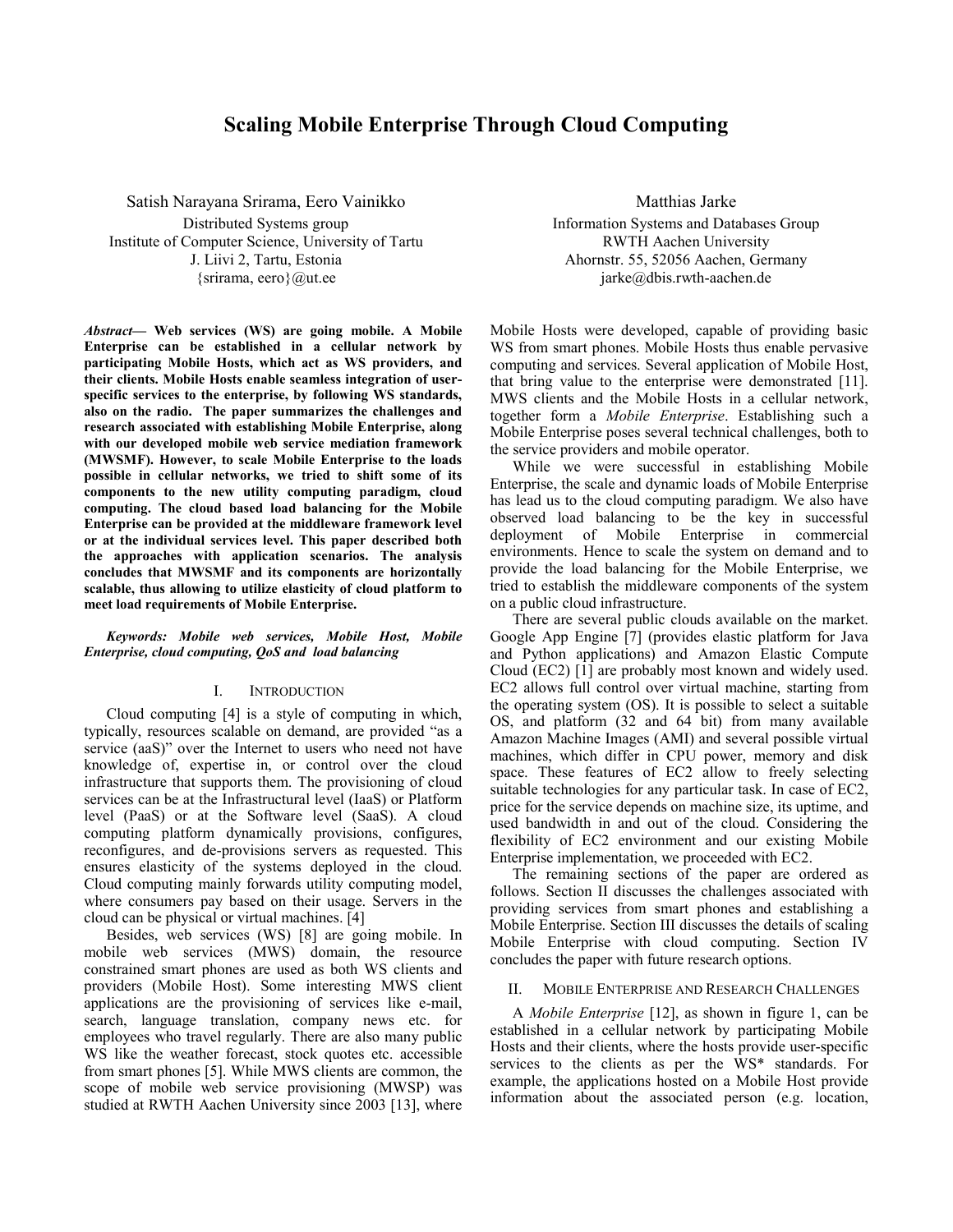agenda) as well as the surrounding environment (e.g. signal strength, bandwidth). Mobile devices also support multiple integrated devices (e.g. camera) and auxiliary devices (e.g. GPS receivers, printers). The hosted services can use them in providing valuable information to the outside world. [11]

Moreover, services provided by the Mobile Host can be integrated with larger enterprise services. For example, services can be provided to the mobile user based on his upto-date user context. Context details like device and network capabilities, location details etc. can be obtained from the mobile at runtime and can be used in providing most relevant services like maps specific to devices and location information. Several applications of the Mobile Host are designed and developed like the MobileHost CoLearn System, Collaborative Journalism and remote patient telemonitoring. Mobile Host feature also allows deploying new services and software dynamically on the smart phones. This over the air deployment capability enabled us in providing pervasive services and building distributed computing frameworks from smart phones. [11]

While applications possible with Mobile Host are interesting, providing proper QoS, especially, appropriate security and reasonable scalability, is very critical. As the Mobile Host provides services to the Internet, devices should be safe from malicious attacks. For this, the Mobile Host has to provide only reliable communication in the volatile mobile ad-hoc topologies. The security analysis of the Mobile Host studied the adaptability of WS-Security specification to the MWSP domain. The analysis suggests that the MWS messages of reasonable size, approximately 2-5kb, can be secured with WS security standard specifications. [12]



Figure 1. Mobile Enterprise setup with Mobile Hosts and MWS clients

In terms of scalability, the Mobile Host has to process reasonable number of clients, over long durations, without failure and without seriously impeding normal functioning of the smart phone for the user. In the scalability analysis of the Most Host, we have adapted BinXML [6] for compressing the MWS messages. BinXML format has reduced the size of messages by  $\sim$ 30%, thus hugely reducing the transmission delays of MWS invocation. Apart from these main QoS features, we also have studied the issues with mobility, failure and rejoining of mobile nodes and automatic start-up of the Mobile Hosts to save the smart phone resources. [11]

Similarly, huge number of available WS, with each Mobile Host providing some services in the wireless network, makes the discovery of the most relevant services quite complex. Proper discovery mechanisms are required for successful adoption of Mobile Enterprise. Discovery analysis of Mobile Host identified the *mobile P2P discovery* [11] mechanism that relied on existing Peer to Peer (P2P) networks for advertising and discovering the services. The study realized a solution in JXTA/JXME network utilizing the JXTA *modules* feature. The approach also considered categorizing the services and the advanced features like context aware service discovery. The evaluation of the discovery approach suggested that the smart phones are successful in identifying the services, with reasonable performance penalties for the Mobile Host. [12]

However, the QoS and discovery analysis of MWS has raised the necessity for intermediary nodes helping in the integration of Mobile Hosts with the enterprise. Based on these requirements a Mobile Web Services Mediation Framework (MWSMF) [14] is designed and established as an intermediary between the WS clients and the Mobile Hosts within the Mobile Enterprise. MWSMF is realized using ESB technology and open source ServiceMix [3]. Figure 1 shows the Mobile Enterprise, with the participating Mobile Hosts, clients, MWSMF and external application servers etc. While the MWSMF was successful in achieving the integrational requirements of Mobile Host and Mobile Enterprise, a standalone framework again faces the troubles with heavy loads. Hence to scale the system on demand and to provide the load balancing for the Mobile Enterprise, we are turning to the cloud computing paradigm.

## III. SCALABLE MOBILE ENTERPRISE

The problems with scalability and elasticity for the Mobile Enterprise are quite relevant and the system should scale on demand to the loads of cellular enterprise. For example number of Mobile Hosts providing the services and the number of services provided by each Mobile Host can explode while some events are underway; like Olympics or national elections etc. Some of these application scenarios are addressed in [11]. This increases the number of clients the framework has to support. As the study targets the scales of mobile operator proprietary networks, to achieve elasticity, horizontal scaling and load balancing for the MWSMF, we tried to realize the mediation framework on a public cloud. However, the cloud based load balancing for the Mobile Enterprise can be at the framework level or at the individual service level. We try to address both the approaches in terms of two application scenarios, Remote patient tele-monitoring scenario and lightweight application server (LAS) services for mobiles.

In a remote patient tele-monitoring scenario, the Mobile Host can collect vital signs like blood pressure, heart rate, and temperature etc, of a patient who is located remotely, from different sensors and provide them to the doctors in real time. In the absence of such Mobile Host the details are to be regularly updated to a server, where from the doctor can access the details. The latter scenario causes problems with stale details and increased network loads. [12]

# *A. Scalable Remote Patient Tele-monitoring System*

In the Remote Patient Tele-monitoring System, the main load for the Mobile Enterprise was at handling large number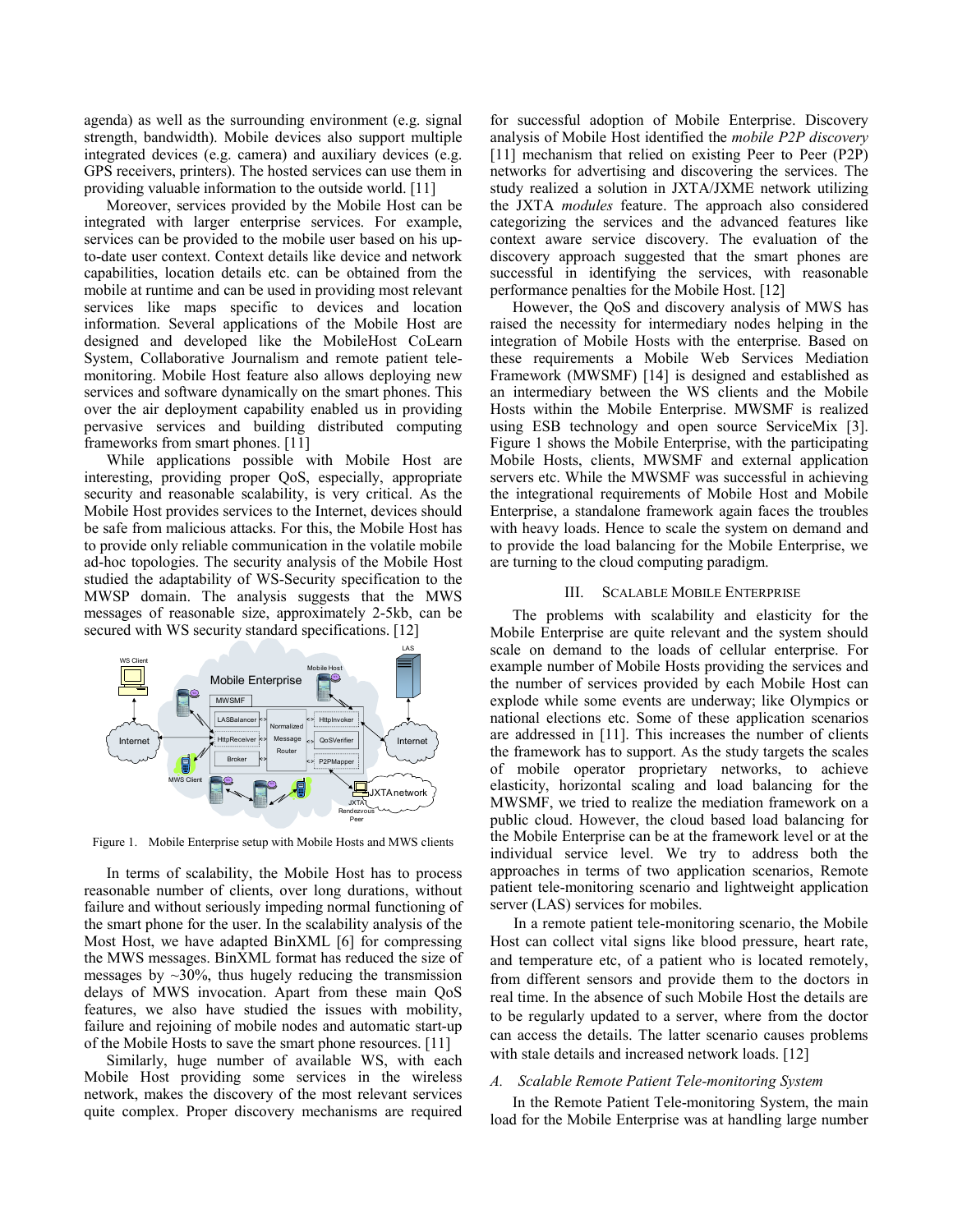of patients and their doctors, along with providing the QoS services from the MWSMF. For example the MWSMF has to convert the incoming XML based messages to BinXML format so that the messages can be exchanged across the radio link [14]. The process is taken care by the QoSVerifier component of the MWSMF (figure 1). So to increase the elasticity for the Mobile Enterprise we can establish a load balancer in the cloud and establish MWSMF on several nodes in the public cloud, handling the mobile clients by accessing services from several Mobile Hosts.

To test the scenario, the MWSMF was realized on the EC2 cloud. Once the AMI are configured, stateless nature of the MWSMF allows, fairly easy horizontal scaling by adding more MWSMF nodes and distributing the load among them with the load balancer. There are several load balancing techniques that can be used in this scenario. One approach is to use Domain Name System (DNS) based load balancing, where each call to the DNS server will result in different IP address. This means that each MWSMF node will be accessed by certain subset of clients directly. This approach is not fault tolerant in case the framework node would crash but its IP would be cached on the client's DNS cache. Another approach is to use load balancing proxy server in front of MWSMF nodes. Among several options, Apache HTTPD server with mod proxy and mod load balancer is probably most commonly used configuration [2, 16]. It has one major drawback in elastic environment, as it doesn't allow dynamic reconfiguration of worker nodes. If we add or remove some MWSMF nodes we are required to restart load balancer as well. Alternative http proxy load balancer HAProxy [15] allows such dynamic behavior and it was considered in our second scenario.



Figure 2. Success rate of MWSMF requests over concurrent requests

The tests are conducted with a load balancer and a set of worker MWSMF nodes established in EC2 cloud infrastructure with small instances. Small instance has 1.7 GB of memory, CPU power of 1 EC2 Compute unit, which is equivalent to CPU capacity of a 1.0-1.2 GHz 2007 Opteron or 2007 Xeon processor [1]. Both load balancer and worker nodes were running 32 bit Linux platforms. Apache HTTP server version 2.2.8 with mod\_proxy and mod\_load\_balancer were used as a load balancer [2]. Load balancer was setup to use request based scheduling, which means that all worker nodes received equal amount of requests. The tests were also critical in analyzing the scalability of the MWSMF.

To test the scenario, we established a JMeter based client network that sent 5 consequent requests of 300 to 1000 concurrency requests level on the load balancer. This simulates a large number of simultaneous clients for the MWSMF and the Mobile Host in Mobile Enterprise. In the load test of the MWSMF, we measured how success rate of the requests depends on a number of worker nodes depending on a number of concurrent requests. Success means that a request will get a response before connection or response timeout occurs and success rate shows how many requests from all performed requests succeed. The results of the experiment are shown in figure 2. From the diagram it can be observed that the percentage of succeeded requests grows logarithmically with the number of nodes and degrades exponentially as load grows. Performance of a single node drops rapidly already after 300 concurrent requests and even with 300 concurrent requests success rate is only 77%. However, 3 nodes can handle this load with 100% success rate. In summary we observed that, with current MWSMF implementation one single node can handle around 100-130 concurrent MWS requests with 100% success rate and adding an additional node adds around 100 new concurrent requests to the total capability. However for loads greater than 800 concurrent requests, the load balancer itself becomes the bottleneck and adding any additional nodes do not give desired effect. This showed mediation framework to be horizontally scalable and elastic cloud environment helps to achieve required setup very quickly.

# *B. Mobile access to LAS services*

Lightweight application server (LAS) is designed as a community middleware that is capable of managing users and multiple hierarchically structured communities. It also supports access rights to a set of services. LAS mainly offers MPEG-7 (Moving Picture Experts Group) multimedia services. MPEG-7 is a well-established and widely used standard in multimedia data management. However, due to its inherent complexity it was not used in mobile data management that often. With new initiatives like the application profiles, the use of MPEG-7 has become much easier, also for mobile data management. A community application can make use of the offered services by simply connecting to the server and then remotely invoking service methods. Server functionality of the LAS is easily extensible by implementing and plugging in new services and respective components. Many community information systems have been built on top of this framework including MIST; a MPEG-7 based non-linear digital storytelling system, ACIS; a multimedia information system, and CAAS; a mobile application for context-aware search and retrieval of multimedia and community members. [10]

Even though, LAS is a reliable application server, it is not a pure WS architecture; it was not designed under the SOA paradigm and important aspects like scalability and distributed services were not taken into account. QoS and performance problems have been observed recently by LAS users. Moreover, the multimedia services are now also being offered to the Mobile Hosts and mobile phone users. Generally LAS services are extended and are provided as services from the Mobile Host. The extensions can be user specific. This entry of the Mobile Hosts into the LAS has further increased the scalability problem. Load balancing and cluster support were observed to be the immediate requirements for improving the performance of the LAS.